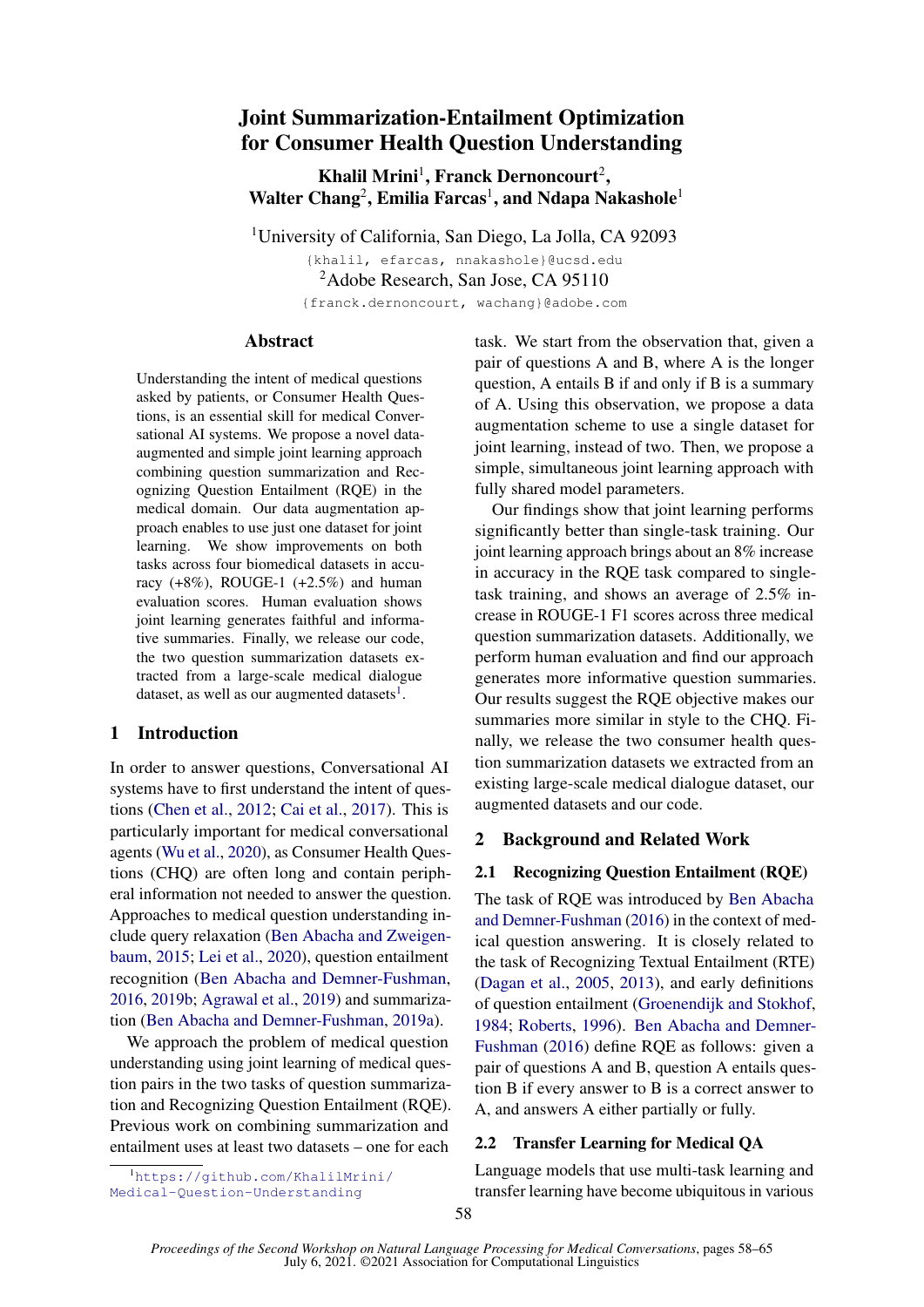NLP applications, including BioNLP. BERT [\(De](#page-5-9)[vlin et al.,](#page-5-9) [2019\)](#page-5-9) has been fine-tuned using biomedical text from PubMed [\(Beltagy et al.,](#page-5-10) [2019\)](#page-5-10), PMC [\(Lee et al.,](#page-6-3) [2020\)](#page-6-3), and/or the MIMIC III dataset [\(Johnson et al.,](#page-6-4) [2016;](#page-6-4) [Huang et al.,](#page-6-5) [2019;](#page-6-5) [Alsentzer](#page-4-1) [et al.,](#page-4-1) [2019\)](#page-4-1). In this paper, we use pre-trained BART models [\(Lewis et al.,](#page-6-6) [2019\)](#page-6-6).

Transfer learning was a popular approach at the 2019 MEDIQA shared task [\(Ben Abacha et al.,](#page-5-11) [2019\)](#page-5-11) on medical NLI, RQE and QA. The question answering task involved re-ranking answers, not generating them [\(Demner-Fushman et al.,](#page-5-12) [2020\)](#page-5-12). For the RQE task, the best-performing model [\(Zhu](#page-7-0) [et al.,](#page-7-0) [2019\)](#page-7-0) uses transfer learning on NLI and ensemble methods.

In contemporaneous work of ours [\(Mrini et al.,](#page-6-7) [2021\)](#page-6-7), we participate in the question summarization task of the 2021 MEDIQA shared task [\(Ben](#page-5-13) [Abacha et al.,](#page-5-13) [2021\)](#page-5-13). We show that transfer learning using medical RQE can improve performance on medical question summarization.

#### 2.3 Summarization and Entailment

There is a growing body of work combining summarization and entailment [\(Lloret et al.,](#page-6-8) [2008;](#page-6-8) [Mehdad et al.,](#page-6-9) [2013;](#page-6-9) [Gupta et al.,](#page-5-14) [2014\)](#page-5-14).

[Falke et al.](#page-5-15) [\(2019\)](#page-5-15) use textual entailment predictions to detect factual errors in abstractive summaries generated by state-of-the-art models. [Pa](#page-6-10)[sunuru and Bansal](#page-6-10) [\(2018\)](#page-6-10) propose an entailment reward for their abstractive summarizer, where the entailment score is obtained from a pre-trained and frozen natural language inference model.

[Pasunuru et al.](#page-6-11) [\(2017\)](#page-6-11) propose an LSTM encoder-decoder model that incorporates entailment generation and abstractive summarization. They use separate natural language inference and summarization datasets, and train by optimizing the two objectives alternatively. [Guo et al.](#page-5-16) [\(2018\)](#page-5-16) build upon the work of [Pasunuru et al.](#page-6-11) [\(2017\)](#page-6-11), and add question generation as an auxiliary task.

[Li et al.](#page-6-12) [\(2018\)](#page-6-12) propose an encoder-decoder summarization model, with an entailment-aware encoder with a separate classification module, and an entailment-rewarded decoder. They follow closely the multi-task setting of [Pasunuru et al.](#page-6-11) [\(2017\)](#page-6-11).

## 3 Joint Learning for Consumer Health Question Understanding

We consider the joint learning of medical question summarization and Recognizing Question Entailment (RQE). In both tasks, a question pair includes a first medical question, written in an informal style by a patient – thus called a Consumer Health Question (CHQ). The second medical question is shorter, and often written in a formal style by medical experts: it is a Frequently Asked Question (FAQ). The inspiration for our joint learning scheme stems from the observation that a CHQ entails an FAQ, if and only if the FAQ is a summary of the CHQ.

Our data-augmented joint learning approach to consumer health question understanding has two main components. First, we use our equivalence observation to propose a scheme for data augmentation. Second, we show our joint learning model architecture and learning objective.

#### 3.1 Data Augmentation

Instead of using separate datasets as in previous work, we propose to augment datasets to train jointly, such that we have the same amount of summarization and RQE pairs.

For summarization datasets, we create equivalent RQE pairs. For each existing summarization pair, we first choose with equal probability whether the equivalent RQE pair is labeled as entailment or not. If it is an entailment case, we create an RQE pair identical to the summarization pair. If it is not an entailment case, the CHQ of the RQE pair is identical to the CHQ of the summarization pair, and the FAQ of the RQE pair is a different, randomly selected from the FAQs of the same dataset split.

Inversely, for the RQE dataset, we create equivalent summarization pairs. For each existing RQE pair, we consider two cases. If the RQE pair is labeled as entailment, we create an identical summarization pair. If the RQE pair is labeled as not entailment, we create a summarization pair that is identical to a randomly selected entailment-labeled RQE pair from the same dataset split.

### 3.2 Joint Model

We adopt the architecture of BART Large [\(Lewis](#page-6-6) [et al.,](#page-6-6) [2019\)](#page-6-6), a model that set a new state of the art in XSum [\(Narayan et al.,](#page-6-13) [2018\)](#page-6-13) and CNN-Dailymail [\(Hermann et al.,](#page-5-17) [2015\)](#page-5-17), two popular abstractive summarization benchmark datasets.

BART is an encoder-decoder seq2seq model, that can train generation as well as classification tasks, such as RQE. BART trains for abstractive summarization by feeding the source text (CHQ) to the encoder, and the negative log-likelihood loss is computed between the decoder output and the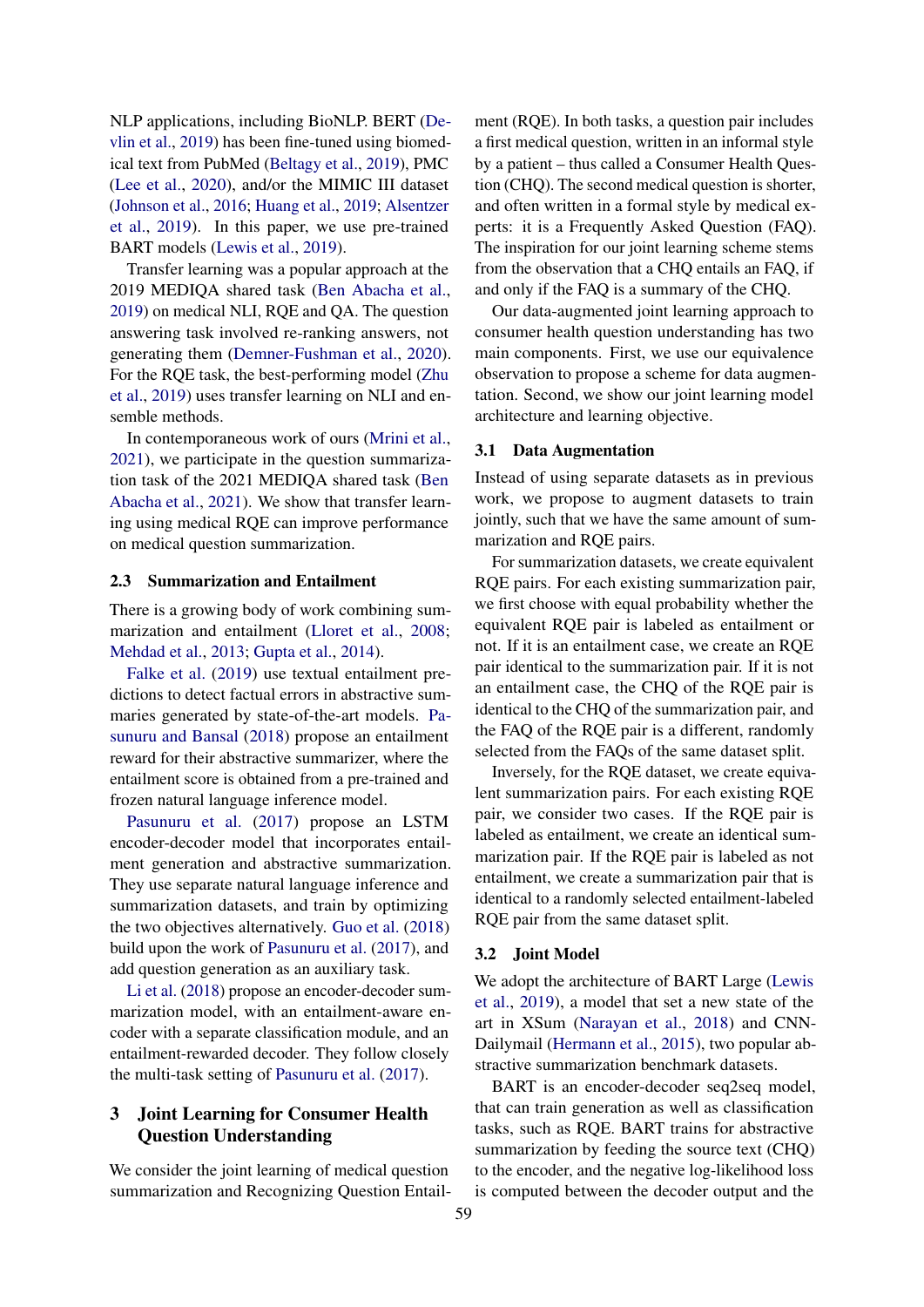<span id="page-2-0"></span>

Figure 1: An example medical question pair. The first question is a Consumer Health Question (CHQ) and the second question is a Frequently Asked Question (FAQ). We use BART [\(Lewis et al.,](#page-6-6) [2019\)](#page-6-6) to jointly train question summarization (bottom) and RQE (top). We show how BART takes input differently for each task.

reference summary (FAQ). BART trains for classification by feeding the full input to the encoder – in the case of RQE, the full input is the concatenation of the CHQ and FAQ. An added classification head attached to the last decoder output then generates a prediction. We compute the binary cross-entropy loss based on the classification head's prediction and the RQE label. We show an overview of our joint training in Figure [1.](#page-2-0)

We propose to optimize a single loss function that is the sum of the objectives of both tasks. At each training step, we have a summarization question pair that is used for the negative log-likelihood loss, and an RQE question pair that is used for the Binary Cross-Entropy (BCE) loss. Given a CHQ embedding x, the corresponding FAQ embedding y, and the entailment label  $l_{entail} \in \{0, 1\}$ , we optimize the following loss function:

<span id="page-2-2"></span>
$$
\mathcal{L}_{joint} = -\text{log}p(\mathbf{y}|\mathbf{x}; \theta) + \text{BCE}(\mathbf{x}, \mathbf{y}, l_{entail}; \theta)
$$
\n(1)

For RQE, we consider two loss alternatives, in which we create summarization pairs that are identical to the RQE pairs, regardless of entailment. In the first alternative we simply remove the negative log-likelihood loss for pairs labeled as not entailment. In the second alternative, we flip the negative log-likelihood loss for pairs labeled as not entailment, such that we try to maximize the summarization loss instead of minimizing it.

<span id="page-2-1"></span>

| <b>Dataset</b>         | <b>Train</b> | Dev    | <b>Test</b> |
|------------------------|--------------|--------|-------------|
| <b>MeQSum</b>          | 400          | 100    | 500         |
| <b>HealthCareMagic</b> | 181,122      | 22.641 | 22,642      |
| iCliniq                | 24,851       | 3,105  | 3,106       |
| <b>MEDIQA RQE</b>      | 8,588        | 302    | 230         |

Table 1: Statistics of the medical dataset splits.

### 4 Experiment Setup

### 4.1 Datasets

We consider three medical question summarization datasets and one medical RQE dataset, all in English. Table [1](#page-2-1) shows dataset statistics.

(1) MeQSum [\(Ben Abacha and Demner-](#page-5-5)[Fushman,](#page-5-5) [2019a\)](#page-5-5) is a medical question summarization dataset released by the U.S. National Institutes of Health (NIH). It contains 1,000 consumer health questions summarized into FAQ-style singlesentence questions by medical experts. The authors used the first 500 datapoints as training and the last 500 as testing. We use a randomly selected 100 datapoints from the training set as our dev set.

We extract the (2) HealthCareMagic and (3) iCliniq question summarization datasets from Med-Dialog [\(Zeng et al.,](#page-6-14) [2020\)](#page-6-14), a large-scale medical dialogue dataset collected from two online healthcare service platforms: HealthCareMagic.com and iCliniq.com.

These two datasets include first a one-sentence question describing the medical condition of the patient, followed by two long utterances: one from the patient that includes a description of the problem and a question, and then one from the doctor that includes the response. To form medical question summarization datasets, we consider the single-sentence descriptions as summaries of the patient utterances. HealthCareMagic's summaries are more abstractive and are written in a formal style, unlike iCliniq's patient-written summaries. We create a 80/10/10 split for train/dev/test sets.

(4) MEDIQA RQE is the RQE dataset of the 2019 MEDIQA shared task [\(Ben Abacha et al.,](#page-5-11) [2019\)](#page-5-11). The test set comprises manually written question pairs, whereas the train and dev sets [\(Ben Abacha and Demner-Fushman,](#page-5-3) [2016\)](#page-5-3) are automatically collected. This difference explains the higher dev set results in [Ben Abacha et al.](#page-5-11) [\(2019\)](#page-5-11). Similarly to MeQSum, the question pairs match a longer CHQ received by the US National Library of Medicine (NLM) and a FAQ from the NIH.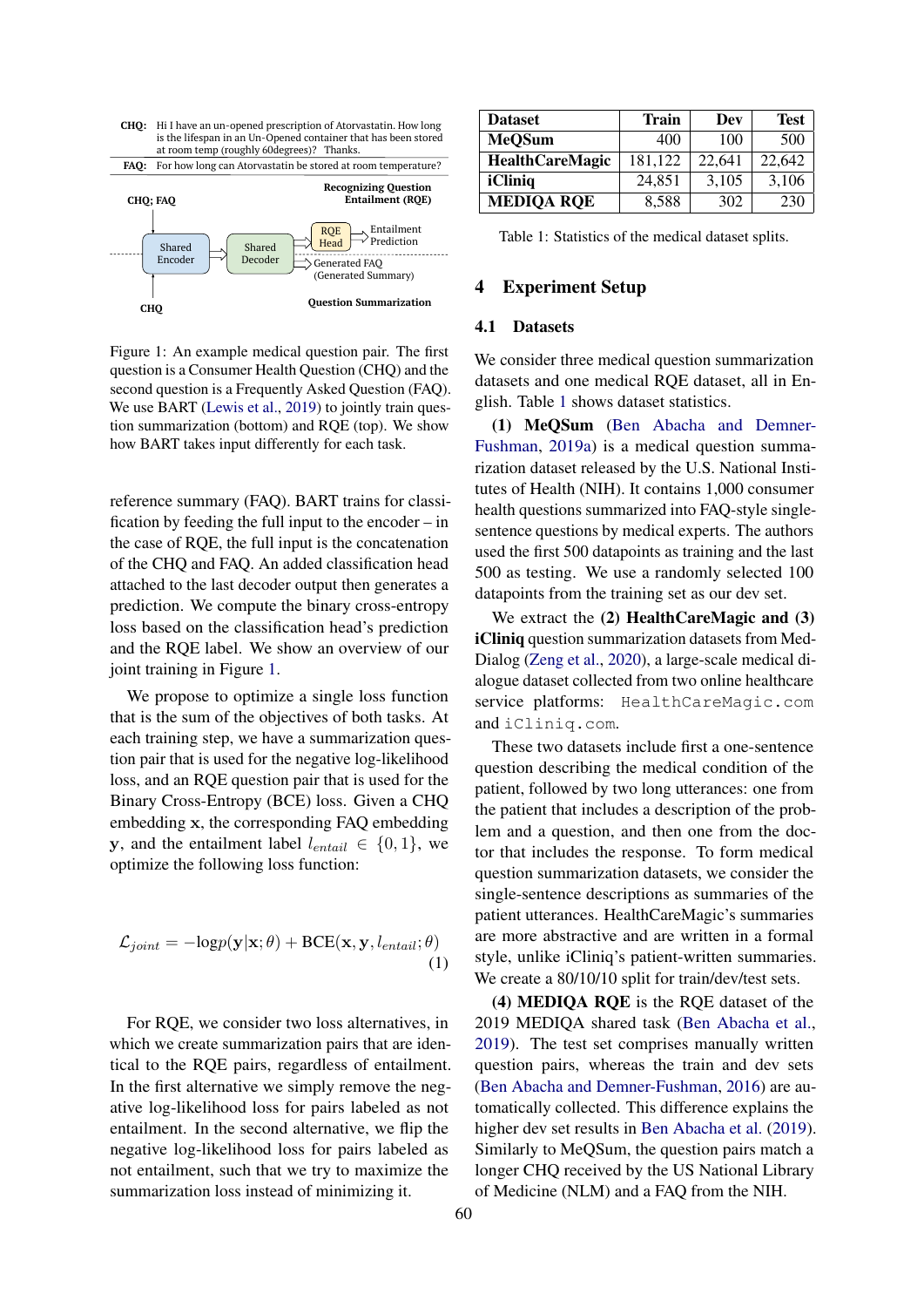<span id="page-3-0"></span>

| <b>Dataset</b>                                         | <b>MeOSum</b> |                | <b>HealthCareMagic</b> |      | iClinia        |      |      |                |      |
|--------------------------------------------------------|---------------|----------------|------------------------|------|----------------|------|------|----------------|------|
| <b>Metric</b>                                          | R1            | R <sub>2</sub> | RL                     | R1   | R <sub>2</sub> | RL   | R1   | R <sub>2</sub> | RL   |
| Seq2seq Attentional Model (Nallapati et al., 2016)     | 24.8          | 13.8           | 24.3                   |      |                |      |      |                |      |
| Pointer-Generator Networks (PG) (See et al., 2017)     | 35.8          | 20.2           | 34.8                   |      |                |      |      |                |      |
| PG + Data Augmentation (Ben Abacha and Demner-         | 44.2          | 27.6           | 42.8                   |      |                |      |      |                |      |
| Fushman, 2019a)                                        |               |                |                        |      |                |      |      |                |      |
| PG + Coverage Loss (See et al., 2017)                  | 39.6          | 23.1           | 38.5                   |      |                |      |      |                |      |
| PG + Coverage Loss + Data Augmentation (Ben Abacha and | 41.8          | 24.8           | 40.5                   |      |                |      |      |                |      |
| Demner-Fushman, 2019a)                                 |               |                |                        |      |                |      |      |                |      |
| <b>BART</b> (Lewis et al., 2019)                       | 45.7          | 26.8           | 40.8                   | 44.5 | 22.3           | 39.7 | 48.7 | 28.0           | 43.5 |
| <b>BART + Data-Augmented Joint Learning</b>            | 48.5          | 29.7           | 44.9                   | 42.1 | 20.7           | 37.9 | 53.5 | 36.5           | 48.6 |

Table 2: Results on the test set comparing BART with and without joint learning of question summarization. The R1, R2 and RL metrics refer to the F1 scores of ROUGE-1, ROUGE-2 and ROUGE-L [\(Lin,](#page-6-17) [2004\)](#page-6-17).

#### 4.2 Setup

All of our models use the BART large architecture, with different pre-trained models for transfer learning. For the question summarization experiments, we use the BART Large model pre-trained on the XSum dataset [\(Narayan et al.,](#page-6-13) [2018\)](#page-6-13). For the RQE experiments, we pre-train a BART Large model on the RTE dataset [\(Dagan et al.,](#page-5-6) [2005;](#page-5-6) [Haim et al.,](#page-5-18) [2006;](#page-5-18) [Giampiccolo et al.,](#page-5-19) [2007;](#page-5-19) [Bentivogli et al.,](#page-5-20) [2009\)](#page-5-20) from the GLUE benchmark [\(Wang et al.,](#page-6-18) [2018\)](#page-6-18), and re-use the same classification head for RQE.

## 4.3 Training Settings

We train for 100 epochs for the MeQSum dataset, and for 10 epochs for all other datasets. We report ROUGE F1 scores for the question summarization datasets, and accuracy for the RQE dataset, as it is a binary classification task with two labels: entailment and not entailment.

For the question summarization datasets, the negative log likelihood on the dev set is used to select the best model. For the RQE dataset, the RQE accuracy on the dev set is the metric used to select the best model.

For single-task training, we use binary cross entropy for RQE, and negative log-likelihood for question summarization.

The learning rate for RQE experiments is  $10^{-5}$ and for the question summarization experiments, it is  $3 * 10^{-5}$ . We use an Adam optimizer where the betas are 0.9 and 0.999 for summarization, and 0.9 and 0.98 for RQE. In all experiments, the Adam epsilon is  $10^{-8}$ , and the dropout is 0.1.

### 4.4 Inference

At test time, we evaluate each task completely separately. For RQE, we feed the concatenation of the CHQ and FAQ as input to the model. For question summarization, we only feed the CHQ as input to the model. This way, we ensure that the model never sees the reference FAQs when being evaluated for question summarization.

### 5 Results and Discussion

#### 5.1 Summarization Results

In their introduction of MeQSum, [Ben Abacha](#page-5-5) [and Demner-Fushman](#page-5-5) [\(2019a\)](#page-5-5) show results with seq2seq models and pointer-generated networks. They additionally propose to augment MeQSum using semantically selected relevant pairs from the Quora Question Pairs dataset [\(Iyer et al.,](#page-6-19) [2017\)](#page-6-19). We report these baselines as well as our BART baseline results.

We show our summarization results in Table [2.](#page-3-0) On MeQSum and iCliniq, our joint learning objective achieves increases between 3 and 8 points across all three metrics – a significant improvement despite MeQSum being extremely low-resource. On the more abstractive and larger HealthCareMagic dataset, there is a decrease of 2 points compared to the BART baseline.

#### 5.2 Human Evaluation

Given that ROUGE is notoriously unreliable, we hire 2 volunteer annotators, and we pick 40 generated summaries from each model in each summarization dataset, resulting in 240 generated summaries (FAQs). We collect 960 evaluations using best-worst scaling. The annotators could also choose to judge both generated FAQs as equal with regards to the given criteria. We show the annotators the generated FAQs in a random order, so that they do not know which model generated which FAQ. We evaluate the generated summaries on 4 criteria: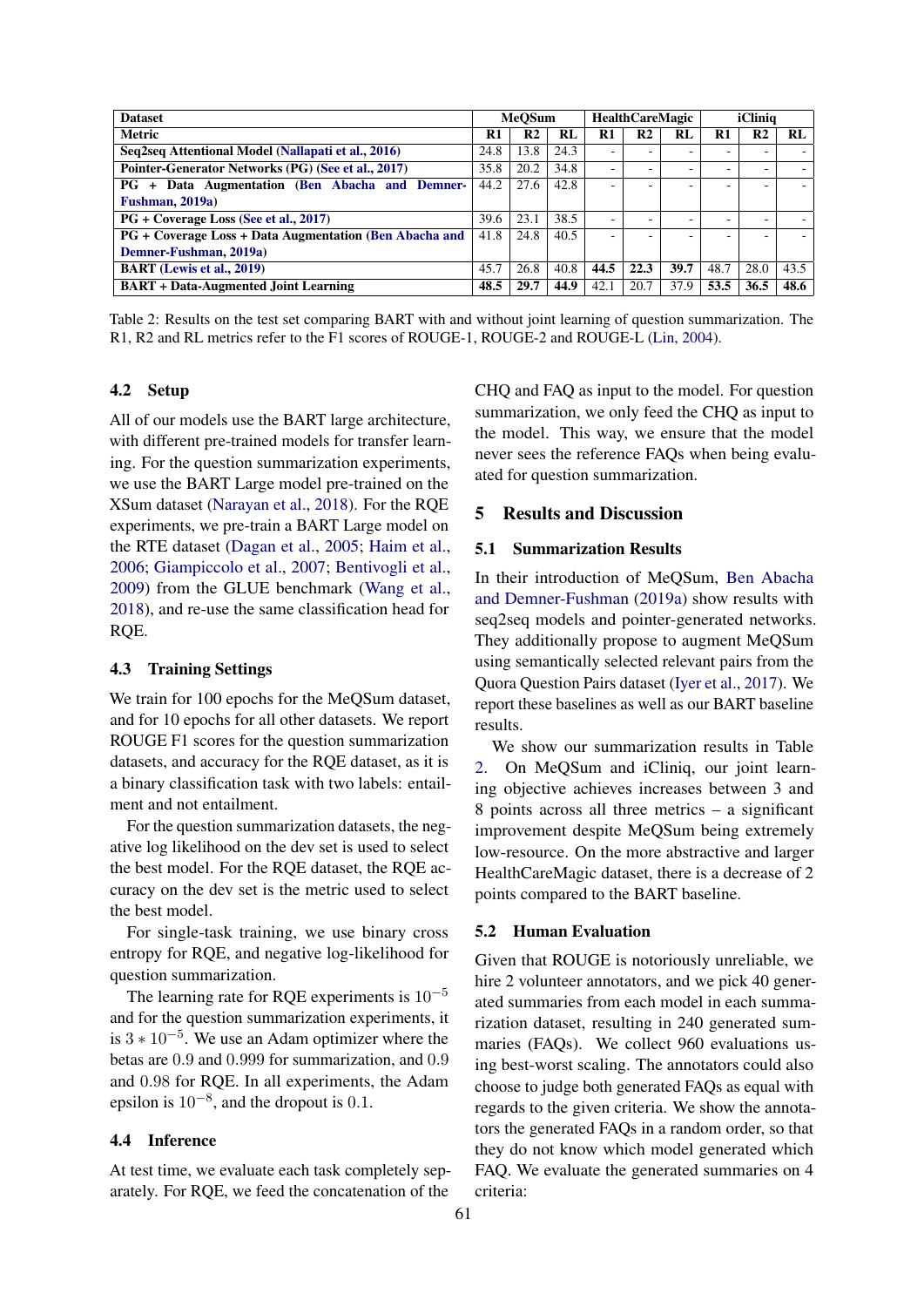<span id="page-4-2"></span>

| <b>Datasets</b>        | Fluency   | Coherence | <b>Informative</b> | Correct   |
|------------------------|-----------|-----------|--------------------|-----------|
| MeOSum                 | $+21.25%$ | $+12.50%$ | $+5.00\%$          | $-1.25%$  |
| <b>HealthCareMagic</b> | $+3.75\%$ | $+8.75%$  | $+11.25%$          | $+2.50\%$ |
| iCliniq                | $0\%$     | $-1.25%$  | $-2.50\%$          | $0\%$     |

Table 3: Human Evaluation results on 120 samples from the question summarization datasets. The percentages indicate the added value of our joint learning.

<span id="page-4-3"></span>

| <b>Loss Function</b>             | <b>Accuracy</b> |
|----------------------------------|-----------------|
| Joint Learning                   | $78.1\%$        |
| Removing NLL if not entailment   | 73.1%           |
| Maximizing NLL if not entailment | 72.8%           |

Table 4: RQE accuracy results on the dev set of our joint loss compared to the two loss alternatives. NLL is Negative Log-Likelihood, the summarization loss.

- Fluency: which generated FAO is more grammatically correct, and easier to read and to understand?
- Coherence: which generated FAQ is better structured and more organized?
- Informativeness: which generated FAQ captures the most out of the concern of the patient who wrote the CHQ?
- Correctness: which generated FAQ is more factually correct given the CHQ?

Our human evaluation results are in Table [3.](#page-4-2) Scores are generally in favor of our approach in MeQSum and HealthCareMagic. There is a high increase in informativeness for HealthCareMagic, and the results for iCliniq show that our approach gives summaries of roughly similar quality as the BART baseline. The ROUGE score increases in the extractive iCliniq and decreases in the abstractive HealthCareMagic indicate that our approach's summaries are more faithful to patient writing styles, suggesting a stronger influence from entailment.

#### 5.3 RQE Results

We compare the joint loss function of equation [1](#page-2-2) with the two loss alternatives in section [3.2.](#page-2-2) We show the results on the dev set in Table [4.](#page-4-3) Our

<span id="page-4-4"></span>

| <b>Method</b>                               | <b>Accuracy</b> |
|---------------------------------------------|-----------------|
| <b>BART</b> (Lewis et al., 2019)            | 52.1%           |
| Feature-based SVM (Ben Abacha and           | 54.1%           |
| Demner-Fushman, 2016)                       |                 |
| <b>BART</b> + Data-Augmented Joint Learning | 60.0%           |

Table 5: Accuracy results on MEDIQA RQE test set.

joint loss function fares the best, exceeding the alternatives by 5%. The results suggest that optimizing RQE jointly with question summarization does help improve performance on the RQE side as well. The difference with the alternative where we remove NLL for not-entailment pairs shows that optimizing our joint learning objective is more efficient than alternating single-task objectives.

We show our RQE results in Table [5.](#page-4-4) We see an 8% increase on the test set compared to optimizing only on the RQE objective. Our findings show that joint learning helps both tasks equally.

## 6 Conclusions

We propose a novel data-augmented joint learning approach for the tasks of RQE and question summarization. Our data augmentation method extends a dataset such that it can be used for both tasks. Our results show improvements in both tasks, across three question summarization datasets (+2.5% in ROUGE-1 F1) and one RQE dataset (+8% accuracy). We perform a human evaluation for our generated summaries: we find that our approach generates more informative summaries for formally written FAQs, and summaries that are faithful to patient writing styles in the more extractive iCliniq dataset. Finally, we make our datasets, code and training details publicly available.

## Acknowledgments

We gratefully acknowledge the award from NIH/NIA grant R56AG067393. Khalil Mrini is additionally supported by unrestricted gifts from Adobe Research. We thank Naba Rizvi for the annotation work, and the anonymous reviewers for their feedback.

#### References

- <span id="page-4-0"></span>Anumeha Agrawal, Rosa Anil George, Selvan Suntiha Ravi, Sowmya Kamath, and Anand Kumar. 2019. Ars nitk at MEDIQA 2019: analysing various methods for natural language inference, recognising question entailment and medical question answering system. In *Proceedings of the 18th BioNLP Workshop and Shared Task*, pages 533–540.
- <span id="page-4-1"></span>Emily Alsentzer, John Murphy, William Boag, Wei-Hung Weng, Di Jindi, Tristan Naumann, and Matthew McDermott. 2019. Publicly available clinical BERT embeddings. In *Proceedings of the 2nd Clinical Natural Language Processing Workshop*, pages 72–78.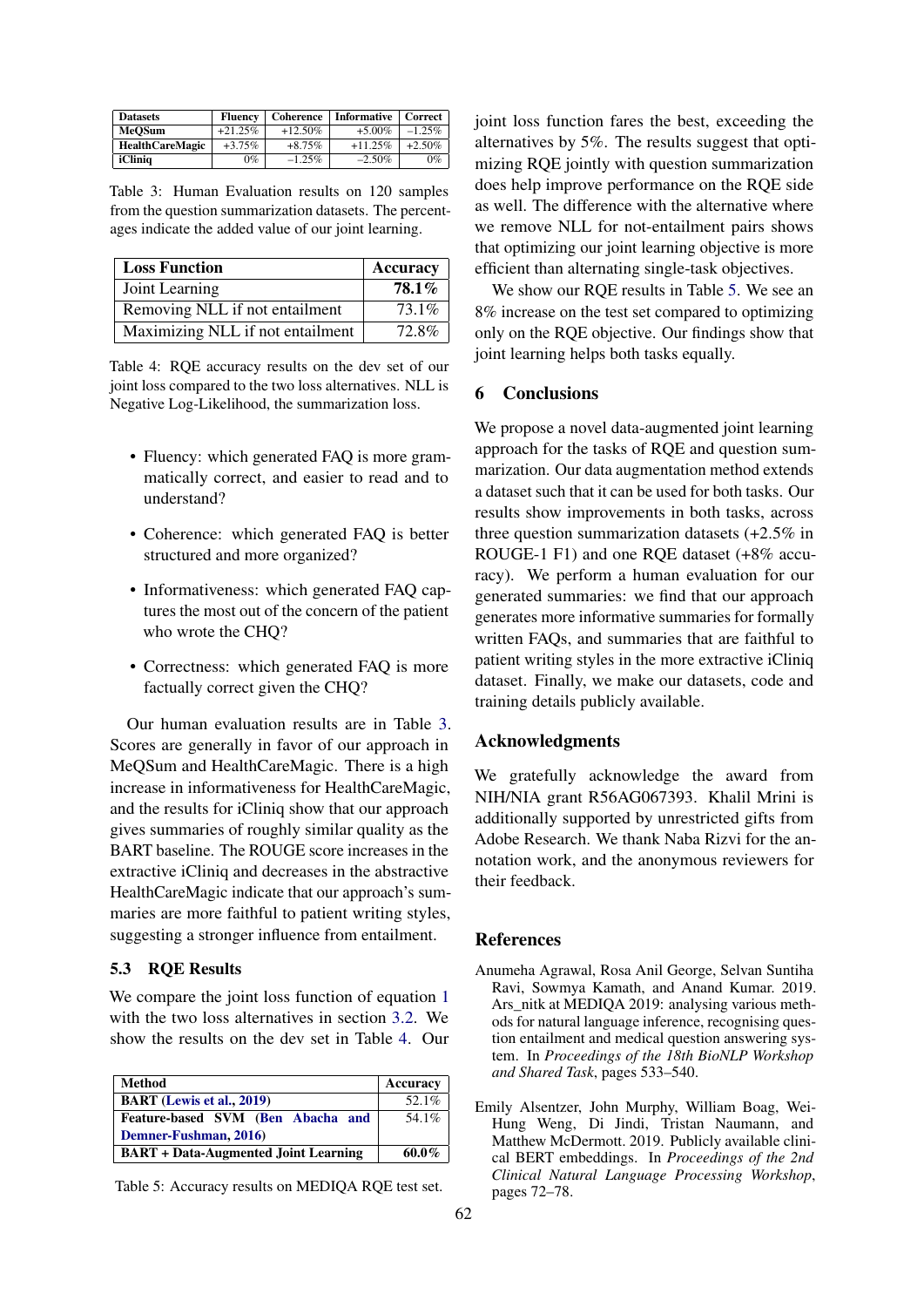- <span id="page-5-10"></span>Iz Beltagy, Kyle Lo, and Arman Cohan. 2019. SciB-ERT: A pretrained language model for scientific text. In *Proceedings of the 2019 Conference on Empirical Methods in Natural Language Processing and the 9th International Joint Conference on Natural Language Processing (EMNLP-IJCNLP)*, pages 3606– 3611.
- <span id="page-5-3"></span>Asma Ben Abacha and Dina Demner-Fushman. 2016. Recognizing question entailment for medical question answering. In *AMIA Annual Symposium Proceedings*, volume 2016, page 310. American Medical Informatics Association.
- <span id="page-5-5"></span>Asma Ben Abacha and Dina Demner-Fushman. 2019a. On the summarization of consumer health questions. In *Proceedings of the 57th Annual Meeting of the Association for Computational Linguistics*, pages 2228–2234.
- <span id="page-5-4"></span>Asma Ben Abacha and Dina Demner-Fushman. 2019b. A question-entailment approach to question answering. *BMC bioinformatics*, 20(1):511.
- <span id="page-5-13"></span>Asma Ben Abacha, Yassine Mrabet, Yuhao Zhang, Chaitanya Shivade, Curtis Langlotz, and Dina Demner-Fushman. 2021. Overview of the mediqa 2021 shared task on summarization in the medical domain. In *Proceedings of the 20th SIG-BioMed Workshop on Biomedical Language Processing, NAACL-BioNLP 2021*. Association for Computational Linguistics.
- <span id="page-5-11"></span>Asma Ben Abacha, Chaitanya Shivade, and Dina Demner-Fushman. 2019. Overview of the MEDIQA 2019 shared task on textual inference, question entailment and question answering. In *Proceedings of the 18th BioNLP Workshop and Shared Task*, pages 370–379.
- <span id="page-5-2"></span>Asma Ben Abacha and Pierre Zweigenbaum. 2015. MEANS: A medical question-answering system combining NLP techniques and semantic web technologies. *Information processing & management*, 51(5):570–594.
- <span id="page-5-20"></span>Luisa Bentivogli, Peter Clark, Ido Dagan, and Danilo Giampiccolo. 2009. The fifth PASCAL recognizing textual entailment challenge. In *TAC*.
- <span id="page-5-1"></span>Ruichu Cai, Binjun Zhu, Lei Ji, Tianyong Hao, Jun Yan, and Wenyin Liu. 2017. A CNN-LSTM attention approach to understanding user query intent from online health communities. In *2017 IEEE International Conference on Data Mining Workshops (ICDMW)*, pages 430–437. IEEE.
- <span id="page-5-0"></span>Long Chen, Dell Zhang, and Levene Mark. 2012. Understanding user intent in community question answering. In *Proceedings of the 21st international conference on world wide web*, pages 823–828.
- <span id="page-5-6"></span>Ido Dagan, Oren Glickman, and Bernardo Magnini. 2005. The PASCAL recognising textual entailment challenge. In *Machine Learning Challenges Workshop*, pages 177–190. Springer.
- <span id="page-5-7"></span>Ido Dagan, Dan Roth, Mark Sammons, and Fabio Massimo Zanzotto. 2013. Recognizing textual entailment: Models and applications. *Synthesis Lectures on Human Language Technologies*, 6(4):1–220.
- <span id="page-5-12"></span>Dina Demner-Fushman, Yassine Mrabet, and Asma Ben Abacha. 2020. Consumer health information and question answering: helping consumers find answers to their health-related information needs. *Journal of the American Medical Informatics Association*, 27(2):194–201.
- <span id="page-5-9"></span>Jacob Devlin, Ming-Wei Chang, Kenton Lee, and Kristina Toutanova. 2019. BERT: Pre-training of deep bidirectional transformers for language understanding. In *Proceedings of the 2019 Conference of the North American Chapter of the Association for Computational Linguistics: Human Language Technologies, Volume 1 (Long and Short Papers)*, pages 4171–4186.
- <span id="page-5-15"></span>Tobias Falke, Leonardo FR Ribeiro, Prasetya Ajie Utama, Ido Dagan, and Iryna Gurevych. 2019. Ranking generated summaries by correctness: An interesting but challenging application for natural language inference. In *Proceedings of the 57th Annual Meeting of the Association for Computational Linguistics*, pages 2214–2220.
- <span id="page-5-19"></span>Danilo Giampiccolo, Bernardo Magnini, Ido Dagan, and Bill Dolan. 2007. The third PASCAL recognizing textual entailment challenge. In *Proceedings of the ACL-PASCAL workshop on textual entailment and paraphrasing*, pages 1–9.
- <span id="page-5-8"></span>Jeroen Antonius Gerardus Groenendijk and Martin Johan Bastiaan Stokhof. 1984. *Studies on the Semantics of Questions and the Pragmatics of Answers*. Ph.D. thesis, Univ. Amsterdam.
- <span id="page-5-16"></span>Han Guo, Ramakanth Pasunuru, and Mohit Bansal. 2018. Soft layer-specific multi-task summarization with entailment and question generation. In *Proceedings of the 56th Annual Meeting of the Association for Computational Linguistics (Volume 1: Long Papers)*, pages 687–697.
- <span id="page-5-14"></span>Anand Gupta, Manpreet Kaur, Shachar Mirkin, Adarsh Singh, and Aseem Goyal. 2014. Text summarization through entailment-based minimum vertex cover. In *Proceedings of the Third Joint Conference on Lexical and Computational Semantics (\* SEM 2014)*, pages 75–80.
- <span id="page-5-18"></span>R Bar Haim, Ido Dagan, Bill Dolan, Lisa Ferro, Danilo Giampiccolo, Bernardo Magnini, and Idan Szpektor. 2006. The second PASCAL recognising textual entailment challenge. In *Proceedings of the Second PASCAL Challenges Workshop on Recognising Textual Entailment*.
- <span id="page-5-17"></span>Karl Moritz Hermann, Tomás Kocisky, Edward Grefen- ` stette, Lasse Espeholt, Will Kay, Mustafa Suleyman, and Phil Blunsom. 2015. Teaching machines to read and comprehend. In *NIPS*.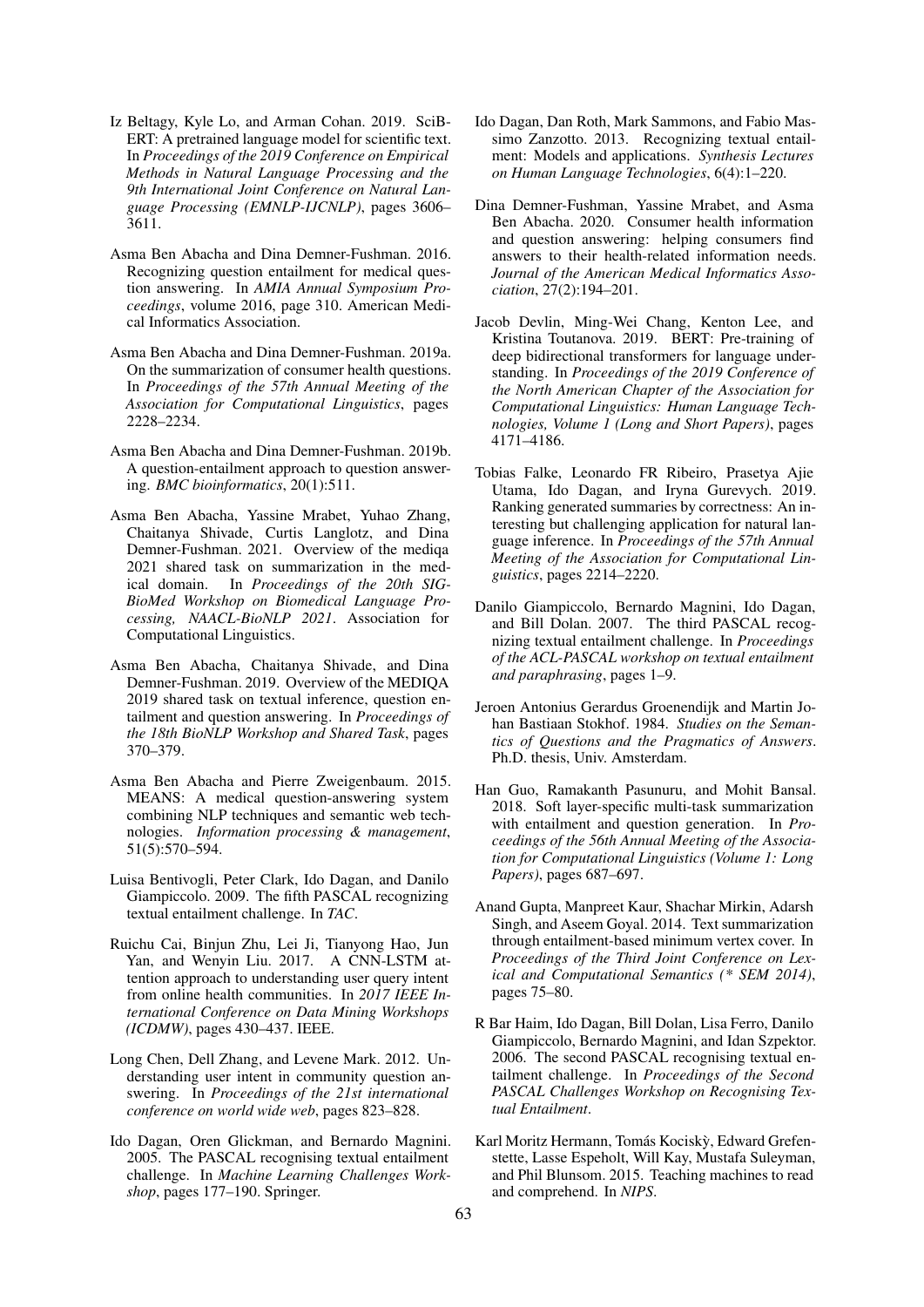- <span id="page-6-5"></span>Kexin Huang, Jaan Altosaar, and Rajesh Ranganath. 2019. ClinicalBERT: Modeling clinical notes and predicting hospital readmission. *arXiv preprint arXiv:1904.05342*.
- <span id="page-6-19"></span>Shankar Iyer, Nikhil Dandekar, and Kornél Csernai. 2017. [First Quora dataset release: Question pairs.](https://www.quora.com/q/quoradata/First-Quora-Dataset-Release-Question-Pairs)
- <span id="page-6-4"></span>Alistair EW Johnson, Tom J Pollard, Lu Shen, H Lehman Li-Wei, Mengling Feng, Mohammad Ghassemi, Benjamin Moody, Peter Szolovits, Leo Anthony Celi, and Roger G Mark. 2016. MIMIC-iii, a freely accessible critical care database. *Scientific data*, 3(1):1–9.
- <span id="page-6-3"></span>Jinhyuk Lee, Wonjin Yoon, Sungdong Kim, Donghyeon Kim, Sunkyu Kim, Chan Ho So, and Jaewoo Kang. 2020. BioBERT: a pretrained biomedical language representation model for biomedical text mining. *Bioinformatics*, 36(4):1234–1240.
- <span id="page-6-1"></span>Chuan Lei, Vasilis Efthymiou, Rebecca Geis, and Fatma Ozcan. 2020. Expanding query answers on medical knowledge bases. In *EDBT*, pages 567– 578.
- <span id="page-6-6"></span>Mike Lewis, Yinhan Liu, Naman Goyal, Marjan Ghazvininejad, Abdelrahman Mohamed, Omer Levy, Ves Stoyanov, and Luke Zettlemoyer. 2019. BART: Denoising sequence-to-sequence pre-training for natural language generation, translation, and comprehension. *arXiv preprint arXiv:1910.13461*.
- <span id="page-6-12"></span>Haoran Li, Junnan Zhu, Jiajun Zhang, and Chengqing Zong. 2018. Ensure the correctness of the summary: Incorporate entailment knowledge into abstractive sentence summarization. In *Proceedings of the 27th International Conference on Computational Linguistics*, pages 1430–1441.
- <span id="page-6-17"></span>Chin-Yew Lin. 2004. ROUGE: A package for automatic evaluation of summaries. In *Text summarization branches out*, pages 74–81.
- <span id="page-6-8"></span>Elena Lloret, Oscar Ferrández, Rafael Munoz, and Manuel Palomar. 2008. A text summarization approach under the influence of textual entailment. In *NLPCS*, pages 22–31.
- <span id="page-6-9"></span>Yashar Mehdad, Giuseppe Carenini, Frank Tompa, and Raymond Ng. 2013. Abstractive meeting summarization with entailment and fusion. In *Proceedings of the 14th European Workshop on Natural Language Generation*, pages 136–146.
- <span id="page-6-7"></span>Khalil Mrini, Franck Dernoncourt, Seunghyun Yoon, Trung Bui, Walter Chang, Emilia Farcas, and Ndapa Nakashole. 2021. UCSD-Adobe at MEDIQA 2021: Transfer learning and answer sentence selection for medical summarization. In *Proceedings of the 20th SIGBioMed Workshop on Biomedical Language Processing, NAACL-BioNLP 2021*. Association for Computational Linguistics.
- <span id="page-6-15"></span>Ramesh Nallapati, Bowen Zhou, Cicero dos Santos, Çağlar Gu̇lçehre, and Bing Xiang. 2016. [Abstrac](https://doi.org/10.18653/v1/K16-1028)[tive text summarization using sequence-to-sequence](https://doi.org/10.18653/v1/K16-1028) [RNNs and beyond.](https://doi.org/10.18653/v1/K16-1028) In *Proceedings of The 20th SIGNLL Conference on Computational Natural Language Learning*, pages 280–290, Berlin, Germany. Association for Computational Linguistics.
- <span id="page-6-13"></span>Shashi Narayan, Shay B. Cohen, and Mirella Lapata. 2018. Don't give me the details, just the summary! Topic-aware convolutional neural networks for extreme summarization. In *Proceedings of the 2018 Conference on Empirical Methods in Natural Language Processing*, Brussels, Belgium.
- <span id="page-6-10"></span>Ramakanth Pasunuru and Mohit Bansal. 2018. Multireward reinforced summarization with saliency and entailment. In *Proceedings of the 2018 Conference of the North American Chapter of the Association for Computational Linguistics: Human Language Technologies, Volume 2 (Short Papers)*, pages 646– 653.
- <span id="page-6-11"></span>Ramakanth Pasunuru, Han Guo, and Mohit Bansal. 2017. Towards improving abstractive summarization via entailment generation. In *Proceedings of the Workshop on New Frontiers in Summarization*, pages 27–32.
- <span id="page-6-2"></span>Craige Roberts. 1996. Information structure: Towards an integrated formal theory of pragmatics. *Semantics and Pragmatics*, 5:6–1.
- <span id="page-6-16"></span>Abigail See, Peter J Liu, and Christopher D Manning. 2017. Get to the point: Summarization with pointergenerator networks. In *Proceedings of the 55th Annual Meeting of the Association for Computational Linguistics (Volume 1: Long Papers)*, pages 1073– 1083.
- <span id="page-6-18"></span>Alex Wang, Amanpreet Singh, Julian Michael, Felix Hill, Omer Levy, and Samuel Bowman. 2018. GLUE: A multi-task benchmark and analysis platform for natural language understanding. In *Proceedings of the 2018 EMNLP Workshop BlackboxNLP: Analyzing and Interpreting Neural Networks for NLP*, pages 353–355.
- <span id="page-6-0"></span>Chaochen Wu, Guan Luo, Chao Guo, Yin Ren, Anni Zheng, and Cheng Yang. 2020. An attention-based multi-task model for named entity recognition and intent analysis of chinese online medical questions. *Journal of Biomedical Informatics*, 108:103511.
- <span id="page-6-14"></span>Guangtao Zeng, Wenmian Yang, Zeqian Ju, Yue Yang, Sicheng Wang, Ruisi Zhang, Meng Zhou, Jiaqi Zeng, Xiangyu Dong, Ruoyu Zhang, Hongchao Fang, Penghui Zhu, Shu Chen, and Pengtao Xie. 2020. [MedDialog: Large-scale medical dialogue](https://doi.org/10.18653/v1/2020.emnlp-main.743) [datasets.](https://doi.org/10.18653/v1/2020.emnlp-main.743) In *Proceedings of the 2020 Conference on Empirical Methods in Natural Language Processing (EMNLP)*, pages 9241–9250, Online. Association for Computational Linguistics.